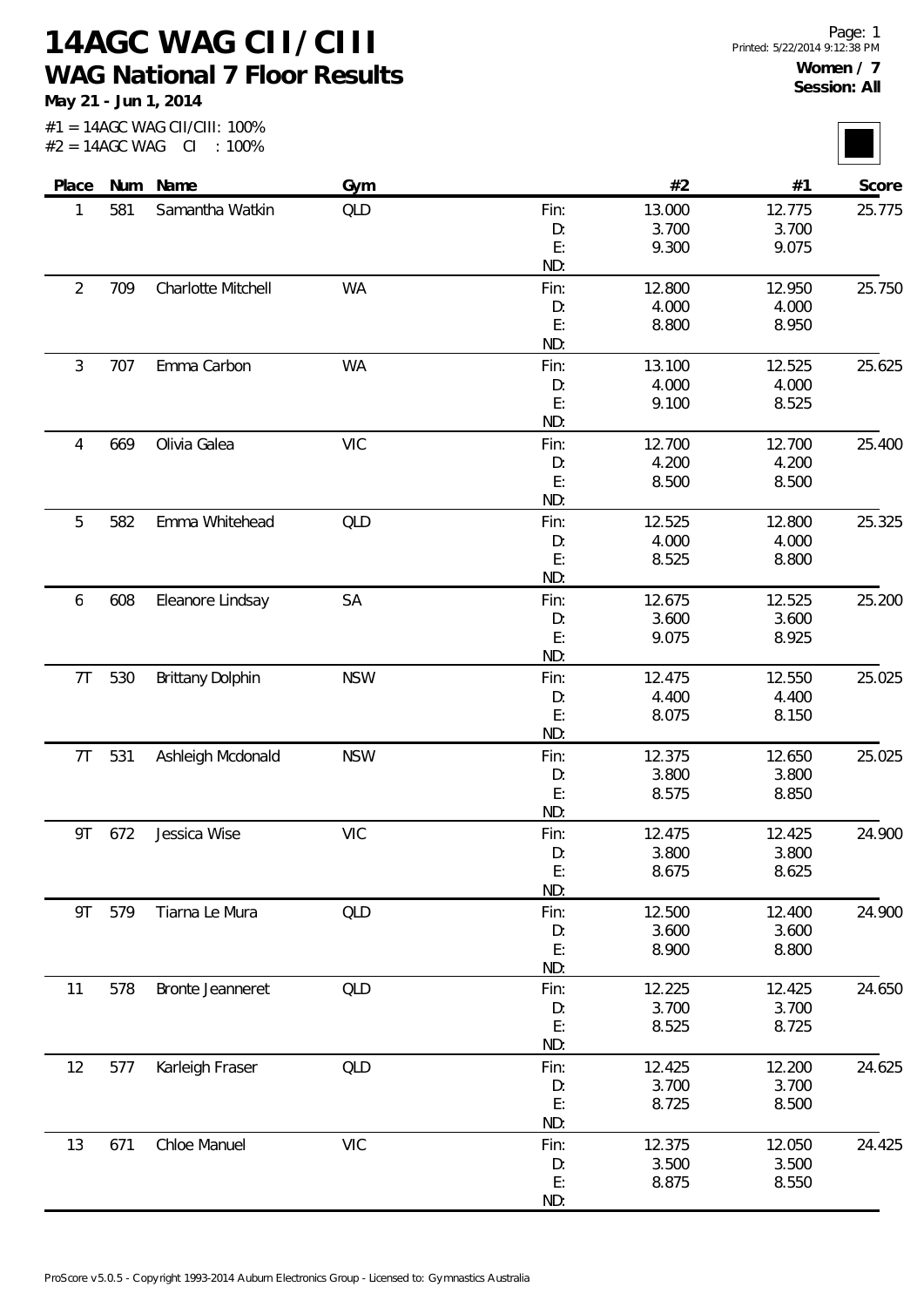**14AGC WAG CII/CIII WAG National 7 Floor Results**

**May 21 - Jun 1, 2014**

#1 = 14AGC WAG CII/CIII: 100%  $#2 = 14AGC WAG Cl : 100\%$ 

| Place | Num | Name                 | Gym        |            | #2              | #1              | Score  |
|-------|-----|----------------------|------------|------------|-----------------|-----------------|--------|
| 14    | 529 | Maddison Daley       | <b>NSW</b> | Fin:       | 12.200          | 12.100          | 24.300 |
|       |     |                      |            | D:         | 4.000           | 4.000           |        |
|       |     |                      |            | E:         | 8.300           | 8.100           |        |
|       |     |                      |            | ND:        | $-0.100$        |                 |        |
| 15    | 532 | Annabelle Passau     | <b>NSW</b> | Fin:       | 12.125          | 12.125          | 24.250 |
|       |     |                      |            | D:         | 3.800           | 3.700           |        |
|       |     |                      |            | E:         | 8.425           | 8.425           |        |
|       |     |                      |            | ND:        | $-0.100$        |                 |        |
| 16    | 712 | Summer Smith         | WA         | Fin:       | 12.025          | 12.000          | 24.025 |
|       |     |                      |            | D:         | 3.700           | 3.900           |        |
|       |     |                      |            | E:         | 8.325           | 8.100           |        |
|       |     |                      |            | ND:        |                 |                 |        |
| 17    | 710 | Kayla Nel            | <b>WA</b>  | Fin:       | 12.125          | 11.800          | 23.925 |
|       |     |                      |            | D:         | 3.800           | 3.800           |        |
|       |     |                      |            | E:         | 8.325           | 8.000           |        |
|       |     |                      |            | ND:        |                 |                 |        |
| 18    | 501 | Amira Barakat        | ACT        | Fin:       | 11.950          | 11.900          | 23.850 |
|       |     |                      |            | D:         | 3.700           | 3.700           |        |
|       |     |                      |            | E:         | 8.250           | 8.200           |        |
|       |     |                      |            | ND:        |                 |                 |        |
| 19    | 621 | <b>Bridie Franks</b> | <b>TAS</b> | Fin:       | 12.050          | 11.675          | 23.725 |
|       |     |                      |            | D:         | 3.500           | 3.500           |        |
|       |     |                      |            | E:         | 8.550           | 8.175           |        |
|       |     |                      |            | ND:        |                 |                 |        |
| 20    | 708 | Sita Mann            | <b>WA</b>  | Fin:       | 11.925          | 11.775          | 23.700 |
|       |     |                      |            | D:         | 3.500           | 3.600           |        |
|       |     |                      |            | E:         | 8.425           | 8.175           |        |
|       |     |                      |            | ND:        |                 |                 |        |
| 21    | 668 | Lauren Ezard         | <b>VIC</b> | Fin:       | 11.825          | 11.850          | 23.675 |
|       |     |                      |            | D:         | 3.800           | 3.800           |        |
|       |     |                      |            | E:<br>ND:  | 8.025           | 8.050           |        |
|       |     |                      |            |            |                 |                 |        |
| 22    | 619 | Sophie Delany        | <b>TAS</b> | Fin:<br>D: | 11.950<br>3.500 | 11.575<br>3.500 | 23.525 |
|       |     |                      |            | E:         | 8.450           | 8.075           |        |
|       |     |                      |            | ND:        |                 |                 |        |
| 23    | 580 | Nicola Odessa        | QLD        | Fin:       | 11.650          | 11.850          | 23.500 |
|       |     |                      |            | D:         | 3.600           | 3.600           |        |
|       |     |                      |            | E:         | 8.150           | 8.250           |        |
|       |     |                      |            | ND:        | $-0.100$        |                 |        |
| 24T   | 711 | Kayla Nguyen         | WA         | Fin:       | 11.975          | 11.475          | 23.450 |
|       |     |                      |            | D:         | 3.700           | 3.500           |        |
|       |     |                      |            | E:         | 8.275           | 7.975           |        |
|       |     |                      |            | ND:        |                 |                 |        |
| 24T   | 610 | <b>Emily Scutter</b> | SA         | Fin:       | 11.650          | 11.800          | 23.450 |
|       |     |                      |            | D:         | 3.500           | 3.500           |        |
|       |     |                      |            | E:         | 8.150           | 8.300           |        |
|       |     |                      |            | ND:        |                 |                 |        |
| 26    | 667 | Jasmin Elkin         | VIC        | Fin:       | 11.900          | 11.375          | 23.275 |
|       |     |                      |            | D:         | 3.500           | 3.500           |        |
|       |     |                      |            | E:         | 8.400           | 7.975           |        |
|       |     |                      |            | ND:        |                 | $-0.100$        |        |